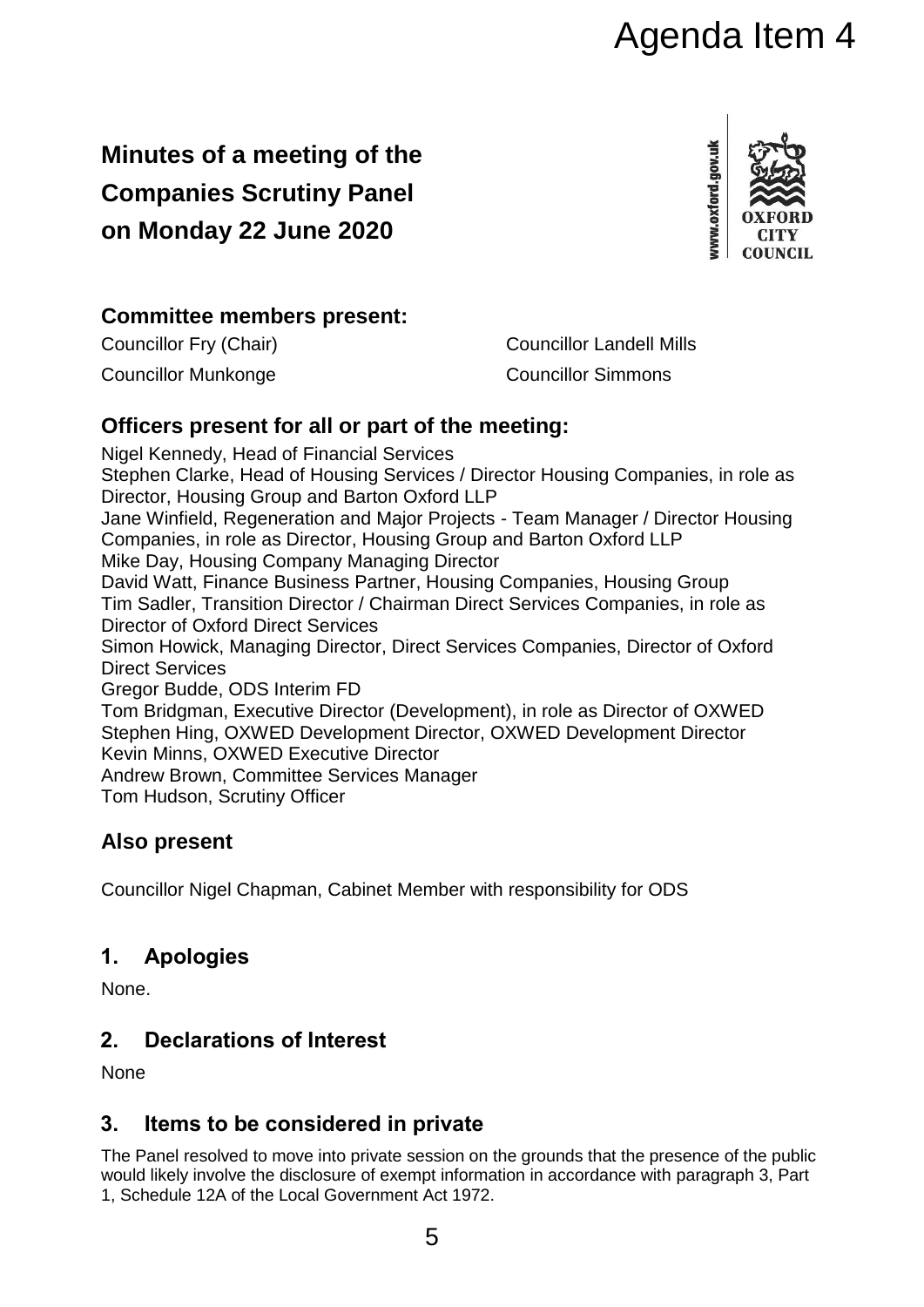## **4. Minutes of the previous meeting**

Subject to minor textual amendments it was **AGREED** that the record of the meeting of 12 March 2020 were an accurate record.

#### **5. Responses to previous recommendations**

The Panel was reminded that due to the cancellation of the Shareholder and Joint Venture Group meeting in March 2020, the reports made from the Panel's meeting in March 2020 had not been considered. This information was **NOTED**.

## **6. Shareholder and Joint Venture Group reports**

Minutes of the consideration of the relevant Shareholder and Joint Venture Group reports are detailed below.

## **7. ODS Minutes**

Simon Howick, ODS Managing Director and Tim Sadler, Chair of ODS presented the ODS end of year report to the Panel.

Progress had been made on both senior staffing fronts and wider governance. Gregor Budde, the new Finance Director, had been appointed, was introduced to the Panel and welcomed. The ODS Board had been holding multiple additional meetings with the non-executive directors to manage the disruption caused by Covid. Responding to Covid locally was an area where ODS had received excellent feedback from customers on their work, where they had played a key role in street cleansing and supporting the hubs. An audit committee had been established and had met.

The Panel also raised questions in relation to the ongoing impact of the Council's decision to pause certain capital projects. The Council as both shareholder and contractor, and ODS had worked together early on in deciding how to approach the situation.

Discussion was held by the Panel regarding the impact of shareholder spending through ODS, and the circular economy aspect of spending by the Council and the benefits of capital spending for residents. It was felt that these were valid considerations and should form part of the Council's decision-making as to when paused projects might be recommenced. Whilst it was recognised that the overwhelming majority of projects (specifically housing projects) from the Council to ODS were continuing, it was **AGREED** to make the following recommendation to the Shareholder and Joint Venture Group:

**That the Council, when determining whether to recommence paused capital projects, gives weighting to the social value effects of capital projects as criteria. In particular, the impact of reflationary spending, the benefits to the community of the capital project, and the impact on returns to the Council.**

The Panel also **THANKED** formally ODS for the work of their staff in the difficult circumstances faced by all.

Councillor Nigel Chapman, Simon Howick, Tim Sadler and Gregor Budde all left the meeting at this point.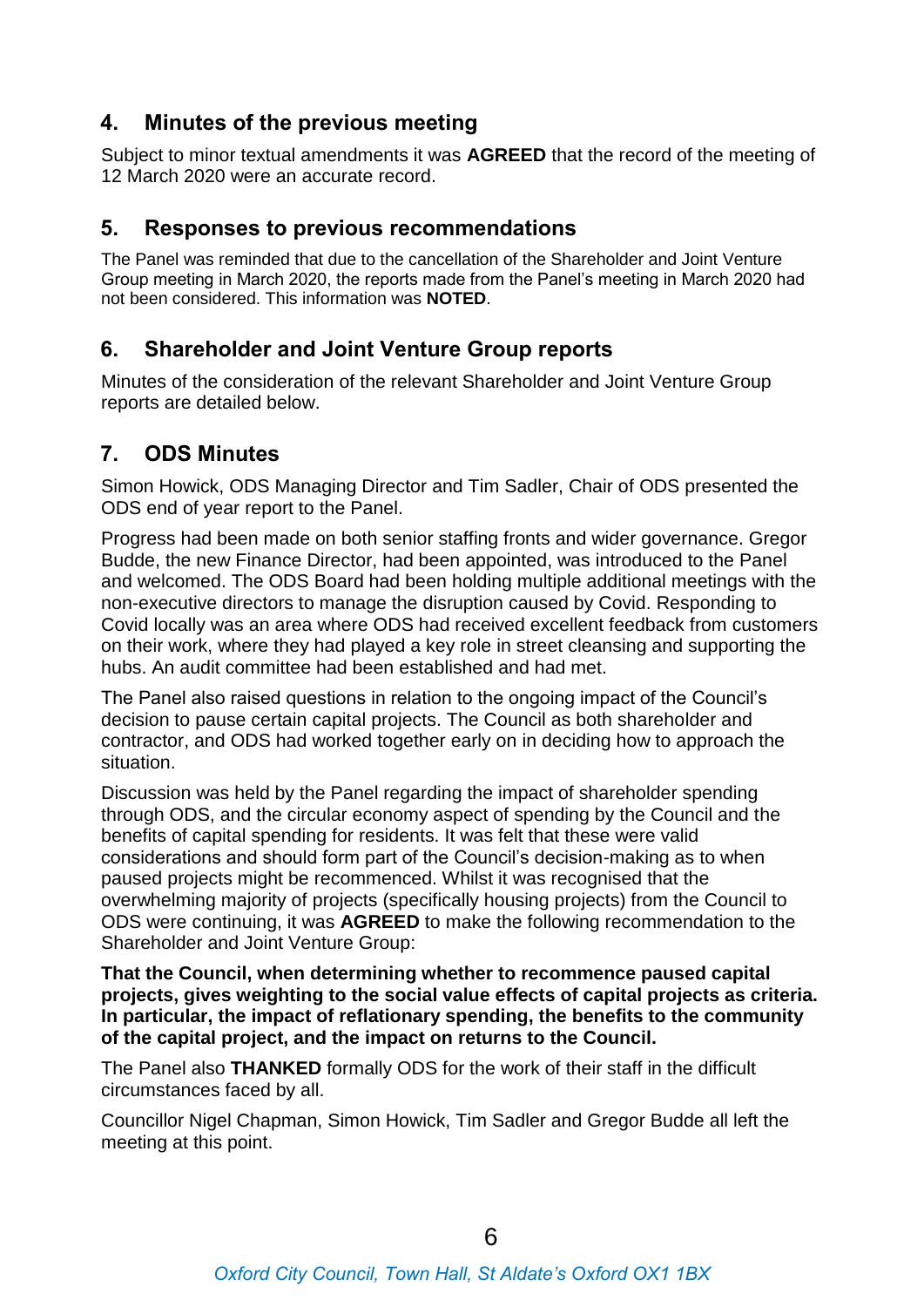## **8. OxWED Minutes**

Tom Bridgman, Stephen Hing, Kevin Minns and Jane Winfield joined the meeting at the commencement of this item.

Tom Bridgman, OXWED Company Director, introduced the OXWED June 2020 update.

The Panel **NOTED** the report with support for the approach being taken.

Tom Bridgman, Stephen Hing and Kevin Minns left the meeting at this point.

## **9. Barton Minutes**

Jane Winfield and Stephen Clarke, City Council representatives on the Barton LLP presented an update report on the progress at Barton Park.

The opening of the school at the site was confirmed for  $3<sup>rd</sup>$  September. The bus link was running, though with Covid there was extremely little take-up of the service. A continuation by the County Council of the temporary arrangement was deemed likely, given the lack of capacity within the bus companies to develop business plans at present. The planned numberplate recognition cameras to prevent rat running had been put into place and a traffic audit was upcoming. The Pavillion had made progress, though significant numbers of snagging items remained to be completed.

The Panel **NOTED** the report.

## **10. Housing Company Minutes**

Mike Day joined the meeting at this point. The Panel were introduced to him as the newly appointed Managing Director, and he was welcomed.

Stephen Clarke introduced a report detailing the end of year financial outturn and changes in budget spend in-year.

David Watt, Finance Business Partner joined the meeting at this point.

Councillors Craig Simmons and Tom Landell Mills left the meeting at this point.

The Panel requested that greater focus be given in future reports of wider value considerations of delivery of different housing sites, not simply focus on timescalerelated KPIs. It also welcomed the news of reworking the business plan to get a more realistic assessment of timescales and the means by which OCHL could support the Council's MTFP.

The Panel **NOTED** the appointment of a new Managing Director for OCHL and expressed thanks to the outgoing Managing Director for offering to remain as a nonexecutive director and Chair of the Board to ensure continuity of handover.

## **11. Date of the Next Meeting**

The date of the next meeting was **NOTED**.

#### **The meeting started at Time Not Specified and ended at 8.10 pm**